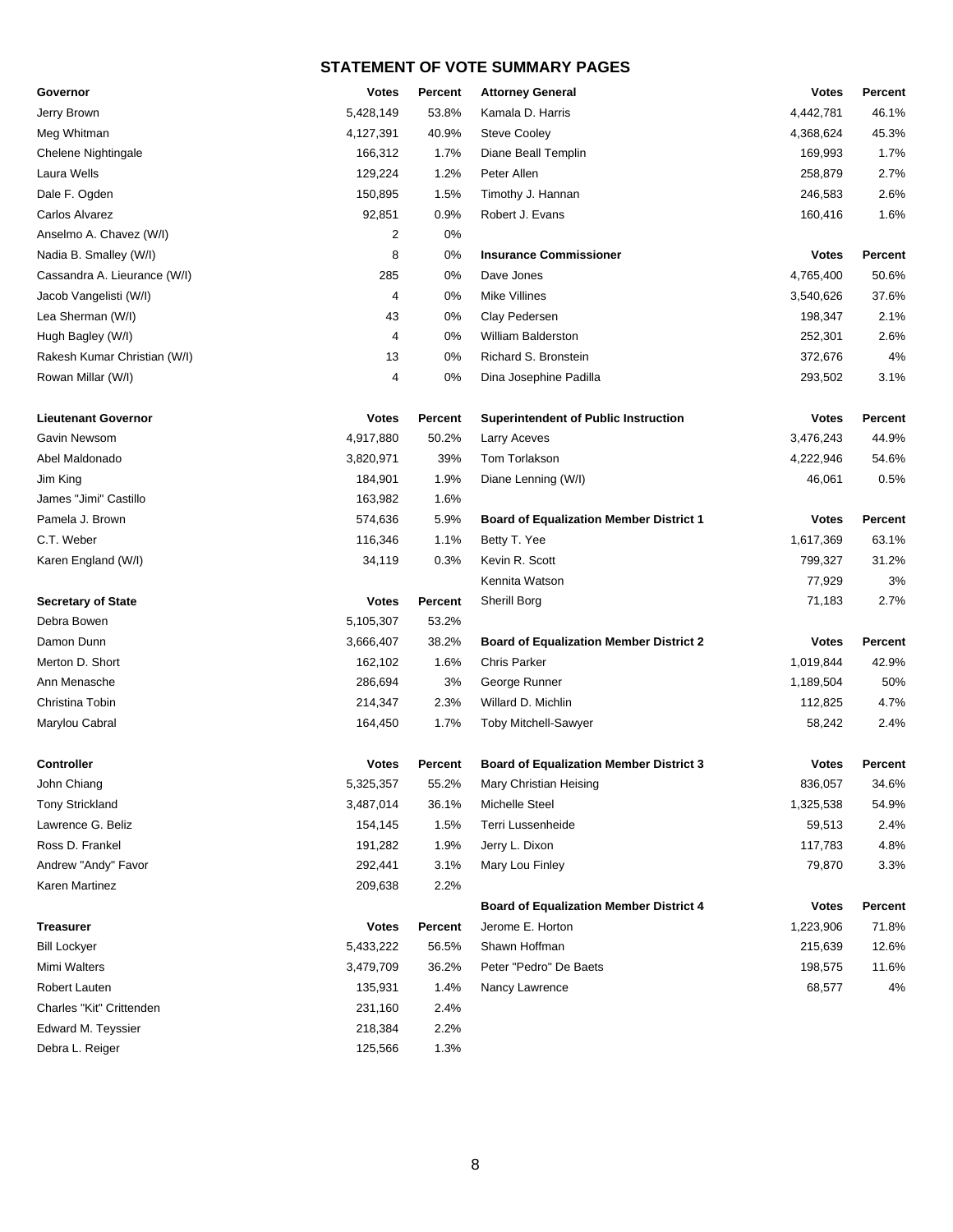| <b>United States Senator</b>                   | Votes        | <b>Percent</b> | <b>United States Representative District 8</b>  | <b>Votes</b> | <b>Percent</b> |
|------------------------------------------------|--------------|----------------|-------------------------------------------------|--------------|----------------|
| Barbara Boxer                                  | 5,218,137    | 52.2%          | Nancy Pelosi                                    | 167,957      | 80.1%          |
| Carly Fiorina                                  | 4,217,386    | 42.2%          | John Dennis                                     | 31,711       | 15.2%          |
| Edward C. Noonan                               | 125,435      | 1.2%           | <b>Philip Berg</b>                              | 4,843        | 2.3%           |
| <b>Duane Roberts</b>                           | 128,512      | 1.2%           | Gloria E. La Riva                               | 5,161        | 2.4%           |
| Gail K. Lightfoot                              | 175,235      | 1.8%           | Summer Shields (W/I)                            | 24           | 0%             |
| Marsha Feinland                                | 135,088      | 1.4%           |                                                 |              |                |
| Connor Vlakancic (W/I)                         | 11           | 0%             | United States Representative District 9         | <b>Votes</b> | Percent        |
| Hans J. Kugler (W/I)                           | 5            | 0%             | Barbara Lee                                     | 180,400      | 84.3%          |
| James E. Harris (W/I)                          | 41           | 0%             | Gerald Hashimoto                                | 23,054       | 10.8%          |
| Jerry Leon Carroll (W/I)                       | 10           | 0%             | Dave Heller                                     | 4,848        | 2.3%           |
|                                                |              |                | James Eyer                                      | 4,113        | 1.9%           |
| <b>United States Representative District 1</b> | <b>Votes</b> | <b>Percent</b> | Larry Allen                                     | 1,670        | 0.7%           |
| Mike Thompson                                  | 147,307      | 62.8%          |                                                 |              |                |
| Loren Hanks                                    | 72,803       | 31.1%          | United States Representative District 10        | <b>Votes</b> | Percent        |
| Carol Wolman                                   | 8,486        | 3.6%           | John Garamendi                                  | 137,578      | 58.9%          |
| Mike Rodrigues                                 | 5,996        | 2.5%           | <b>Gary Clift</b>                               | 88,512       | 37.8%          |
|                                                |              |                | Jeremy Cloward                                  | 7,716        | 3.3%           |
| <b>United States Representative District 2</b> | <b>Votes</b> | <b>Percent</b> |                                                 |              |                |
| Jim Reed                                       | 98,092       | 42.8%          | <b>United States Representative District 11</b> | <b>Votes</b> | <b>Percent</b> |
| <b>Wally Herger</b>                            | 130,837      | 57.2%          | Jerry McNerney                                  | 115,361      | 48%            |
| Mark A. Jensen (W/I)                           | 11           | 0%             | David Harmer                                    | 112,703      | 46.9%          |
|                                                |              |                | David Christensen                               | 12,439       | 5.1%           |
| <b>United States Representative District 3</b> | <b>Votes</b> | Percent        |                                                 |              |                |
| Ami Bera                                       | 113,128      | 43.2%          | United States Representative District 12        | <b>Votes</b> | Percent        |
| Dan Lungren                                    | 131,169      | 50.1%          | Jackie Speier                                   | 152,044      | 75.6%          |
| Jerry L. Leidecker                             | 6,577        | 2.6%           | Mike Moloney                                    | 44,475       | 22.2%          |
| Douglas Arthur Tuma                            | 6,275        | 2.3%           | <b>Mark Paul Williams</b>                       | 4,611        | 2.2%           |
| Mike Roskey                                    | 4,789        | 1.8%           | Joseph Michael Harding (W/I)                    | 32           | 0%             |
|                                                |              |                |                                                 |              |                |
| <b>United States Representative District 4</b> | <b>Votes</b> | <b>Percent</b> | United States Representative District 13        | <b>Votes</b> | <b>Percent</b> |
| <b>Clint Curtis</b>                            | 95,653       | 31.5%          | Fortney Pete Stark                              | 118,278      | 72%            |
| <b>Tom McClintock</b>                          | 186,397      | 61.3%          | <b>Forest Baker</b>                             | 45,575       | 27.7%          |
| Benjamin "Ben" Emery                           | 22,179       | 7.2%           | Chris Pareja (W/I)                              | 525          | 0.3%           |
|                                                |              |                |                                                 |              |                |
| <b>United States Representative District 5</b> | <b>Votes</b> | <b>Percent</b> | <b>United States Representative District 14</b> | <b>Votes</b> | Percent        |
| Doris Matsui                                   | 124,220      | 72.1%          | Anna G. Eshoo                                   | 151,217      | 69.1%          |
| Paul A. Smith                                  | 43,577       | 25.3%          | Dave Chapman                                    | 60,917       | 27.9%          |
| Gerald Allen Frink                             | 4,594        | 2.6%           | Paul Lazaga                                     | 6,735        | 3%             |
| Tony Lacy (W/I)                                | 19           | 0%             |                                                 |              |                |
|                                                |              |                | United States Representative District 15        | <b>Votes</b> | Percent        |
| United States Representative District 6        | <b>Votes</b> | Percent        | Mike Honda                                      | 126,147      | 67.6%          |
| Lynn C. Woolsey                                | 172,216      | 66%            | Scott Kirkland                                  | 60,468       | 32.4%          |
| Jim Judd                                       | 77,361       | 29.7%          |                                                 |              |                |
| Joel Smolen                                    | 5,660        | 2.1%           | United States Representative District 16        | <b>Votes</b> | Percent        |
| Eugene E. Ruyle                                | 5,915        | 2.2%           | Zoe Lofgren                                     | 105,841      | 67.9%          |
|                                                |              |                | Daniel Sahagun                                  | 37,913       | 24.3%          |
| <b>United States Representative District 7</b> | <b>Votes</b> | Percent        | <b>Edward Gonzalez</b>                          | 12,304       | 7.8%           |
| George Miller                                  | 122,118      | 68.3%          |                                                 |              |                |
| <b>Rick Tubbs</b>                              | 56,798       | 31.7%          |                                                 |              |                |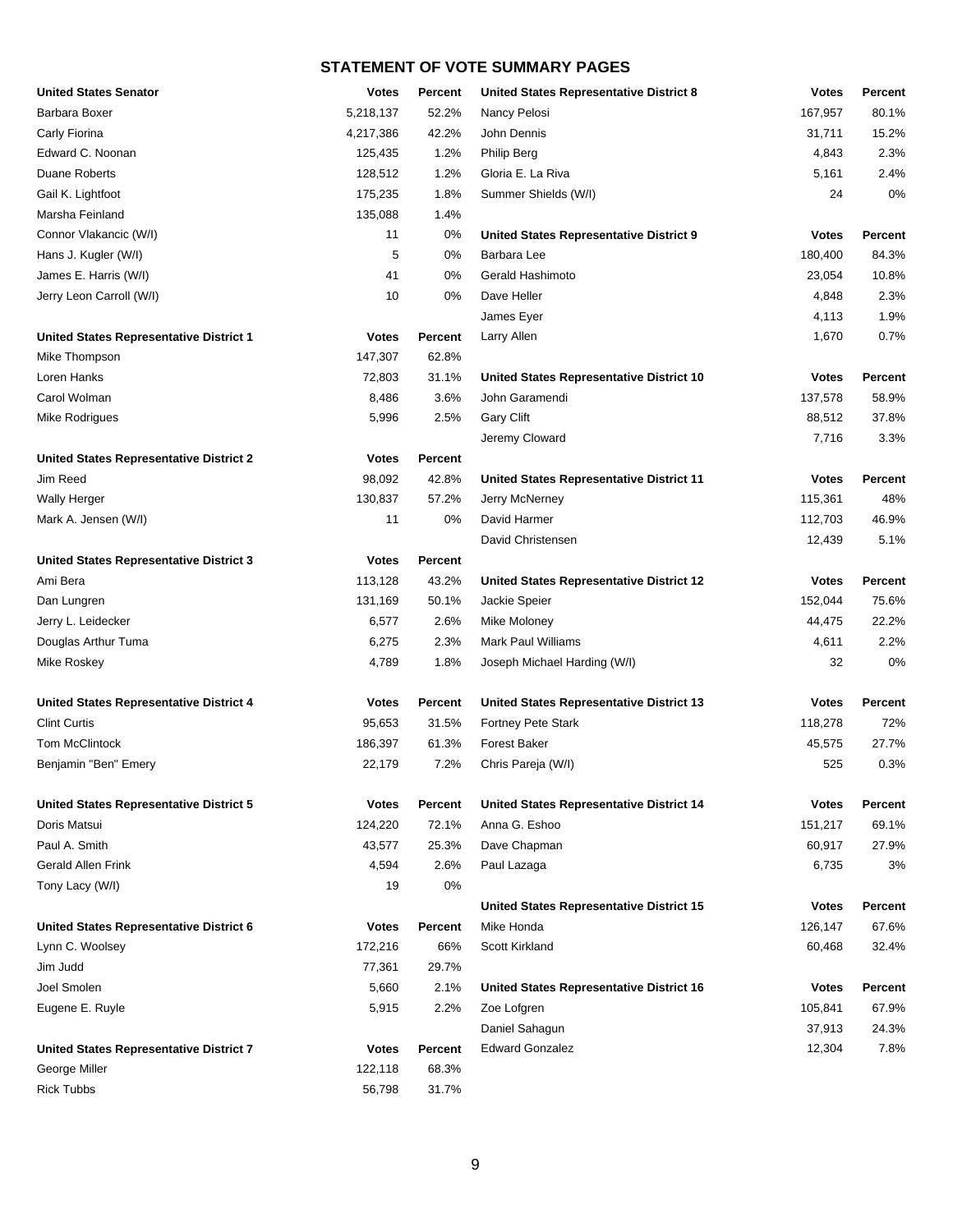| United States Representative District 17        | Votes        | <b>Percent</b> | <b>United States Representative District 28</b> | <b>Votes</b> | Percent        |
|-------------------------------------------------|--------------|----------------|-------------------------------------------------|--------------|----------------|
| Sam Farr                                        | 118,734      | 66.7%          | Howard L. Berman                                | 88,385       | 69.6%          |
| Jeff Taylor                                     | 53,176       | 29.9%          | Merlin Froyd                                    | 28,493       | 22.4%          |
| Eric Petersen                                   | 3,397        | 1.9%           | Carlos A. Rodriguez                             | 10,229       | 8%             |
| Mary V. Larkin                                  | 2,742        | 1.5%           |                                                 |              |                |
| Ronald P. Kabat (W/I)                           | 90           | 0%             | <b>United States Representative District 29</b> | <b>Votes</b> | Percent        |
|                                                 |              |                | Adam B. Schiff                                  | 104,374      | 64.8%          |
| <b>United States Representative District 18</b> | <b>Votes</b> | <b>Percent</b> | John P. Colbert                                 | 51,534       | 32%            |
| Dennis Cardoza                                  | 72,853       | 58.5%          | William P. Cushing                              | 5,218        | 3.2%           |
| Michael Clare Berryhill, Sr.                    | 51,716       | 41.5%          |                                                 |              |                |
|                                                 |              |                | <b>United States Representative District 30</b> | <b>Votes</b> | Percent        |
| <b>United States Representative District 19</b> | <b>Votes</b> | <b>Percent</b> | Henry A. Waxman                                 | 153,663      | 64.7%          |
| Loraine Goodwin                                 | 69,912       | 35.2%          | Charles E. Wilkerson                            | 75,948       | 31.9%          |
| Jeff Denham                                     | 128,394      | 64.6%          | Erich D. Miller                                 | 5,021        | 2.1%           |
| Les Marsden (W/I)                               | 596          | 0.2%           | Richard R. Castaldo                             | 3,115        | 1.3%           |
|                                                 |              |                |                                                 |              |                |
| <b>United States Representative District 20</b> | <b>Votes</b> | <b>Percent</b> | <b>United States Representative District 31</b> | <b>Votes</b> | Percent        |
| Jim Costa                                       | 46,247       | 51.8%          | Xavier Becerra                                  | 76,363       | 83.9%          |
| Andy Vidak                                      | 43,197       | 48.2%          | Stephen C. Smith                                | 14,740       | 16.1%          |
|                                                 |              |                | Sal Genovese (W/I)                              | 3            | 0%             |
| United States Representative District 21        | <b>Votes</b> | <b>Percent</b> |                                                 |              |                |
| Devin G. Nunes                                  | 135,979      | 100%           | United States Representative District 32        | <b>Votes</b> | Percent        |
|                                                 |              |                | Judy Chu                                        | 77,759       | 71.1%          |
| <b>United States Representative District 22</b> | <b>Votes</b> | <b>Percent</b> | Edward "Ed" Schmerling                          | 31,697       | 28.9%          |
| Kevin Mc Carthy                                 | 173,490      | 98.8%          |                                                 |              |                |
| John Uebersax (W/I)                             | 2,173        | 1.2%           |                                                 |              | Percent        |
|                                                 |              |                | <b>United States Representative District 33</b> | <b>Votes</b> |                |
|                                                 |              |                | Karen Bass                                      | 131,990      | 86.1%          |
| <b>United States Representative District 23</b> | Votes        | <b>Percent</b> | James L. Andion                                 | 21,342       | 13.9%          |
| Lois Capps                                      | 111,768      | 57.8%          | Mervin Leon Evans (W/I)                         | 1            | 0%             |
| Tom Watson                                      | 72,744       | 37.6%          |                                                 |              |                |
| Darrell M. Stafford                             | 3,326        | 1.7%           | United States Representative District 34        | <b>Votes</b> | Percent        |
| John V. Hager                                   | 5,625        | 2.9%           | Lucille Roybal-Allard                           | 69,382       | 77.3%          |
|                                                 |              |                | Wayne Miller                                    | 20,457       | 22.7%          |
| <b>United States Representative District 24</b> | Votes        | <b>Percent</b> |                                                 |              |                |
| Timothy J. Allison                              | 96,279       | 40%            | United States Representative District 35        | Votes        | <b>Percent</b> |
| <b>Elton Gallegly</b>                           | 144,055      | 60%            | <b>Maxine Waters</b>                            | 98,131       | 79.4%          |
|                                                 |              |                | K. Bruce Brown                                  | 25,561       | 20.6%          |
| <b>United States Representative District 25</b> | <b>Votes</b> | Percent        | Suleiman Charles Edmondson (W/I)                | 2            | 0%             |
| Jackie Conaway                                  | 73,028       | 38.1%          |                                                 |              |                |
| Howard P. "Buck" Mc Keon                        | 118,308      | 61.9%          | United States Representative District 36        | <b>Votes</b> | <b>Percent</b> |
|                                                 |              |                | Jane Harman                                     | 114,489      | 59.7%          |
| United States Representative District 26        | <b>Votes</b> | <b>Percent</b> | <b>Mattie Fein</b>                              | 66,706       | 34.7%          |
| <b>Russ Warner</b>                              | 76,093       | 36.5%          | <b>Herb Peters</b>                              | 10,840       | 5.6%           |
| David Dreier                                    | 112,774      | 54.2%          |                                                 |              |                |
| David L. Miller                                 | 12,784       | 6.1%           | United States Representative District 37        | <b>Votes</b> | Percent        |
| Randall Weissbuch                               | 6,696        | 3.2%           | Laura Richardson                                | 85,799       | 68.4%          |
|                                                 |              |                | <b>Star Parker</b>                              | 29,159       | 23.2%          |
| <b>United States Representative District 27</b> | Votes        | <b>Percent</b> | Nicholas Dibs                                   | 10,560       | 8.4%           |
| <b>Brad Sherman</b>                             | 102,927      | 65.2%          |                                                 |              |                |
| Mark Reed                                       | 55,056       | 34.8%          |                                                 |              |                |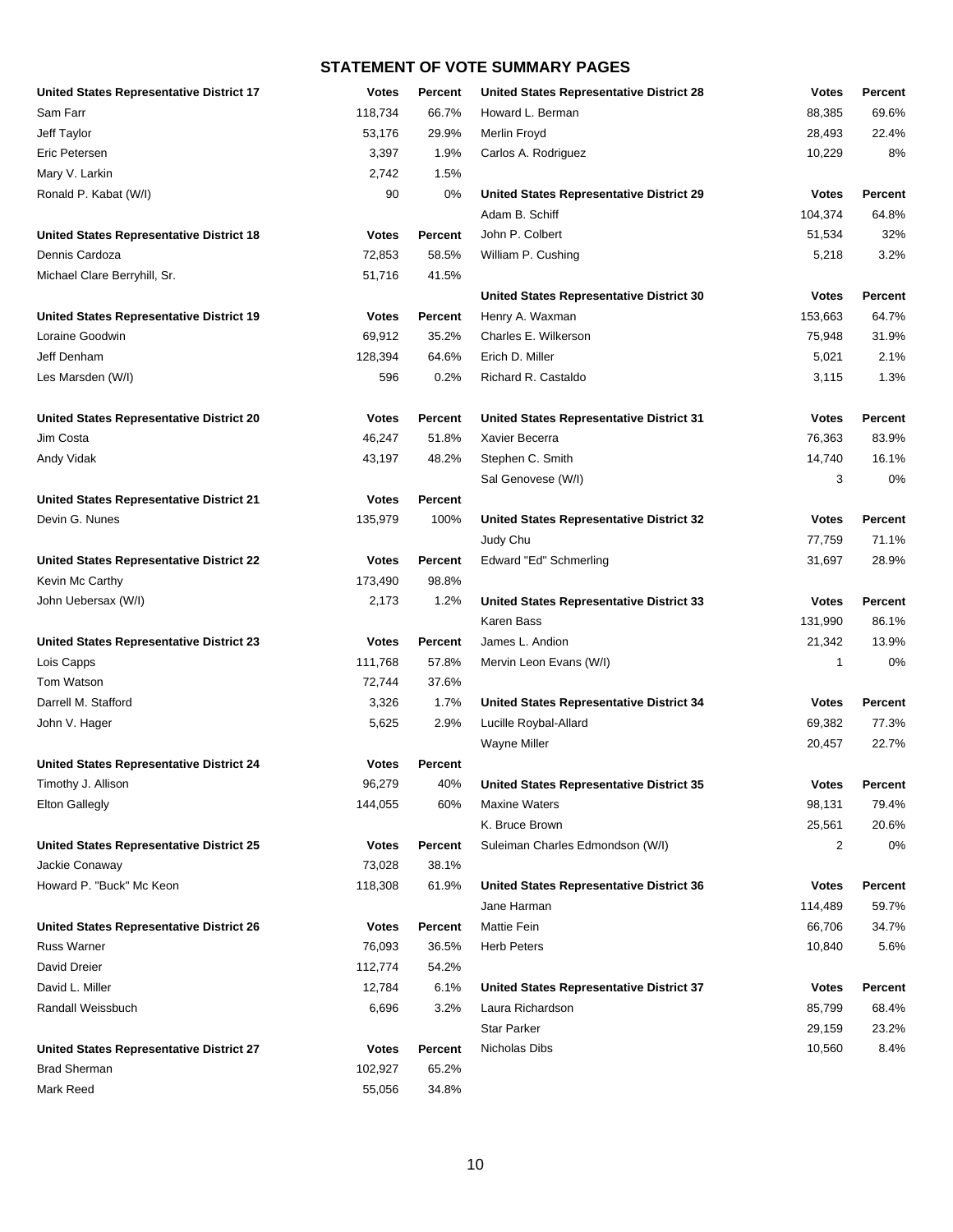| <b>United States Representative District 38</b> | <b>Votes</b> | Percent        | <b>United States Representative District 49</b> | <b>Votes</b> | Percent        |
|-------------------------------------------------|--------------|----------------|-------------------------------------------------|--------------|----------------|
| Grace F. Napolitano                             | 85,459       | 73.5%          | <b>Howard Katz</b>                              | 59,714       | 31.5%          |
| Robert Vaughn                                   | 30,883       | 26.5%          | Darrell Issa                                    | 119,088      | 62.8%          |
|                                                 |              |                | Dion Clark                                      | 6,585        | 3.5%           |
| <b>United States Representative District 39</b> | <b>Votes</b> | <b>Percent</b> | <b>Mike Paster</b>                              | 4,290        | 2.2%           |
| Linda T. Sanchez                                | 81,590       | 63.3%          |                                                 |              |                |
| Larry S. Andre                                  | 42,037       | 32.6%          | United States Representative District 50        | <b>Votes</b> | Percent        |
| John A. Smith                                   | 5,334        | 4.1%           | Francine Busby                                  | 97,818       | 39%            |
|                                                 |              |                | Brian P. Bilbray                                | 142,247      | 56.7%          |
| <b>United States Representative District 40</b> | <b>Votes</b> | Percent        | Lars Grossmith                                  | 5,546        | 2.2%           |
| Christina Avalos                                | 59,400       | 33.2%          | Miriam E. Clark                                 | 5,470        | 2.1%           |
| Ed Royce                                        | 119,455      | 66.8%          |                                                 |              |                |
|                                                 |              |                | United States Representative District 51        | <b>Votes</b> | Percent        |
| <b>United States Representative District 41</b> | <b>Votes</b> | <b>Percent</b> | <b>Bob Filner</b>                               | 86,423       | 60.1%          |
| Pat Meagher                                     | 74,394       | 36.7%          | Nick Popaditch                                  | 57,488       | 39.9%          |
| Jerry Lewis                                     | 127,857      | 63.3%          | Marcus Jay Shapiro (W/I)                        | 5            | 0%             |
| Pamela Zander (W/I)                             | 35           | 0%             |                                                 |              |                |
|                                                 |              |                | United States Representative District 52        | <b>Votes</b> | Percent        |
| United States Representative District 42        | <b>Votes</b> | Percent        | Ray Lutz                                        | 70,870       | 32.1%          |
| Michael Williamson                              | 65,122       | 31.8%          | Duncan D. Hunter                                | 139,460      | 63.1%          |
| Gary G. Miller                                  | 127,161      | 62.3%          | <b>Michael Benoit</b>                           | 10,732       | 4.8%           |
| Mark Lambert                                    | 12,115       | 5.9%           |                                                 |              |                |
|                                                 |              |                | United States Representative District 53        | <b>Votes</b> | Percent        |
| <b>United States Representative District 43</b> | <b>Votes</b> | <b>Percent</b> | Susan A. Davis                                  | 104,800      | 62.3%          |
| Joe Baca                                        | 70,026       | 65.5%          | <b>Michael Crimmins</b>                         | 57,230       | 34%            |
| <b>Scott Folkens</b>                            | 36,890       | 34.5%          | Paul Dekker                                     | 6,298        | 3.7%           |
|                                                 |              |                |                                                 |              |                |
| <b>United States Representative District 44</b> | <b>Votes</b> | Percent        | <b>State Senate District 2</b>                  | <b>Votes</b> | Percent        |
| <b>Bill Hedrick</b>                             | 85,784       | 44.3%          | Noreen Evans                                    | 190,474      | 63.4%          |
| Ken Calvert                                     | 107,482      | 55.7%          | Lawrence R. Wiesner                             | 110,141      | 36.6%          |
|                                                 |              |                | Ed Musgrave (W/I)                               | 10           | 0%             |
| <b>United States Representative District 45</b> | <b>Votes</b> | Percent        |                                                 |              |                |
| <b>Steve Pougnet</b>                            | 87,141       | 42.2%          | <b>State Senate District 4</b>                  | <b>Votes</b> | Percent        |
| Mary Bono Mack                                  | 106,472      | 51.5%          | Lathe Gill                                      | 105,460      | 31.7%          |
| Bill Lussenheide                                | 13,188       | 6.3%           | Doug La Malfa                                   | 226,239      | 68.3%          |
|                                                 |              |                |                                                 |              |                |
| <b>United States Representative District 46</b> | <b>Votes</b> | <b>Percent</b> | <b>State Senate District 6</b>                  | <b>Votes</b> | Percent        |
| Ken Arnold                                      | 84,940       | 37.7%          | Darrell Steinberg                               | 137,012      | 61%            |
| Dana Rohrabacher                                | 139,822      | 62.3%          | Marcel Weiland                                  | 70,724       | 31.5%          |
| Jay Shah (W/I)                                  | 20           | 0%             | Steve Torno                                     | 11,236       | 4.9%           |
|                                                 |              |                | Lanric Hyland                                   | 5,916        | 2.6%           |
| <b>United States Representative District 47</b> | <b>Votes</b> | Percent        |                                                 |              |                |
| Loretta Sanchez                                 | 50,832       | 53%            | <b>State Senate District 8</b>                  | <b>Votes</b> | <b>Percent</b> |
| Van Tran                                        | 37,679       | 39.3%          | <b>Leland Yee</b>                               | 197,070      | 79%            |
| Cecilia "Ceci" Iglesias                         | 7,443        | 7.7%           | Doo Sup Park                                    | 52,587       | 21%            |
|                                                 |              |                |                                                 |              |                |
| <b>United States Representative District 48</b> | <b>Votes</b> | Percent        | <b>State Senate District 10</b>                 | <b>Votes</b> | Percent        |
| <b>Beth Krom</b>                                | 88,465       | 36.4%          | Ellen M. Corbett                                | 139,799      | 66.6%          |
| John Campbell                                   | 145,481      | 60%            | Rob Maffit                                      | 58,262       | 27.8%          |
| Mike Binkley                                    | 8,773        | 3.6%           | Ivan Chou                                       | 11,871       | 5.6%           |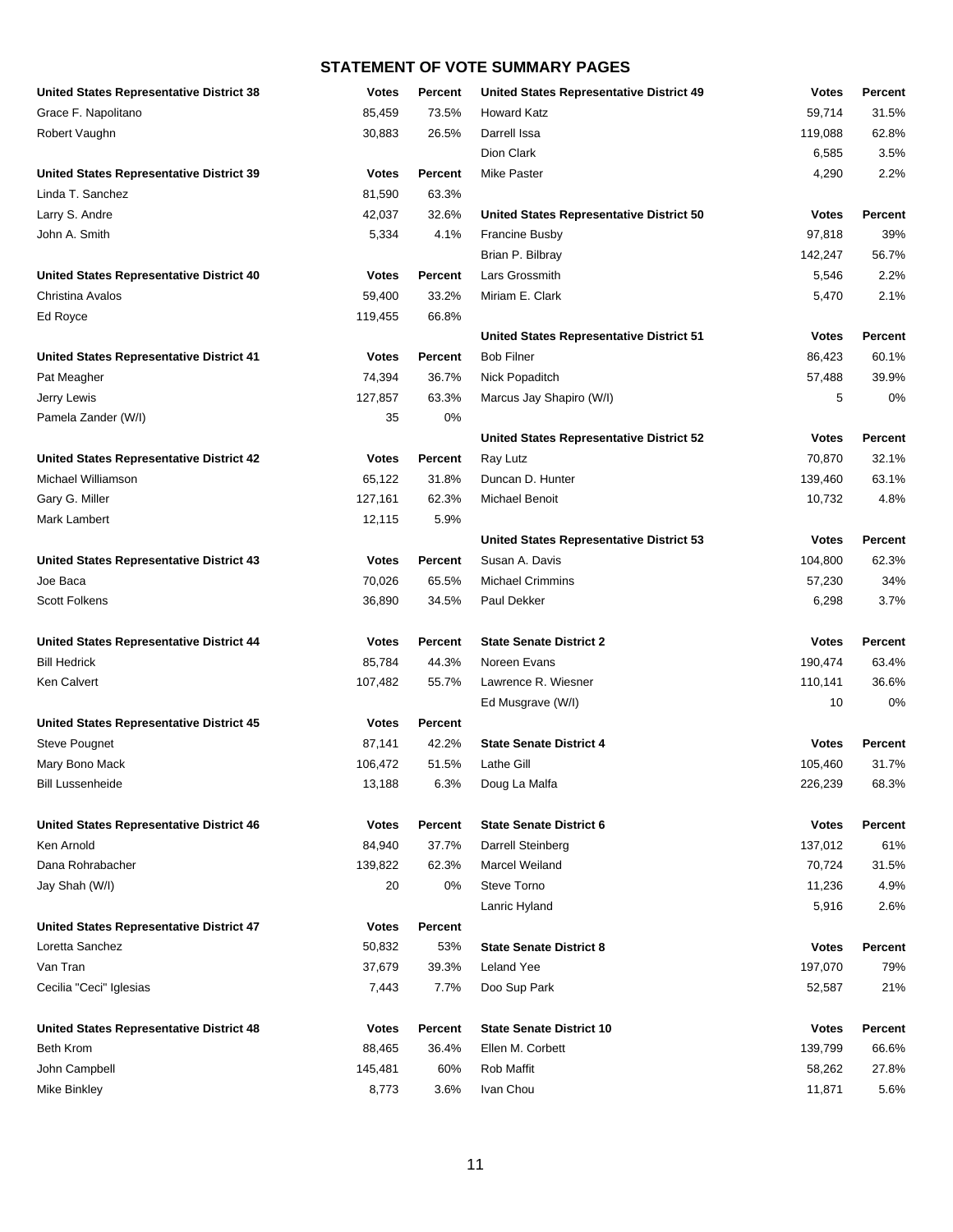| <b>State Senate District 12</b>  | <b>Votes</b> | Percent        | <b>State Senate District 36</b>         | <b>Votes</b> | Percent |
|----------------------------------|--------------|----------------|-----------------------------------------|--------------|---------|
| Anna Caballero                   | 86,963       | 48.5%          | Paul Clay                               | 101,112      | 33%     |
| Anthony Cannella                 | 92,270       | 51.5%          | Joel Anderson                           | 193,573      | 63.2%   |
|                                  |              |                | Michael S. Metti                        | 11,737       | 3.8%    |
| <b>State Senate District 14</b>  | <b>Votes</b> | Percent        |                                         |              |         |
| Larry Johnson                    | 96,835       | 33.6%          | <b>State Senate District 38</b>         | <b>Votes</b> | Percent |
| Tom Berryhill                    | 191,097      | 66.4%          | Gila Jones                              | 96,884       | 34.4%   |
|                                  |              |                | Mark Wyland                             | 169,769      | 60.3%   |
| <b>State Senate District 16</b>  | <b>Votes</b> | <b>Percent</b> | Kristi Stone                            | 15,185       | 5.3%    |
| Michael J. Rubio                 | 71,334       | 60.5%          |                                         |              |         |
| Tim Thiesen                      | 46,717       | 39.5%          | <b>State Senate District 40</b>         | <b>Votes</b> | Percent |
|                                  |              |                | Juan Vargas                             | 101,767      | 59.5%   |
| <b>State Senate District 18</b>  | <b>Votes</b> | <b>Percent</b> | <b>Brian Hendry</b>                     | 69,417       | 40.5%   |
| Carter N. Pope                   | 75,229       | 31.1%          |                                         |              |         |
| Jean Fuller                      | 166,051      | 68.9%          | <b>State Assembly Member District 1</b> | <b>Votes</b> | Percent |
|                                  |              |                | Wesley Chesbro                          | 98,250       | 61.6%   |
| <b>State Senate District 20</b>  | <b>Votes</b> | <b>Percent</b> | Karen Brooks                            | 61,414       | 38.4%   |
| Alex Padilla                     | 94,356       | 68.4%          |                                         |              |         |
| Kathleen "Suzy" Evans            | 37,420       | 27.1%          | <b>State Assembly Member District 2</b> | <b>Votes</b> | Percent |
| Adrian Galysh                    | 6,245        | 4.5%           | Jim Nielsen                             | 118,120      | 100%    |
|                                  |              |                |                                         |              |         |
| <b>State Senate District 22</b>  | <b>Votes</b> | Percent        | <b>State Assembly Member District 3</b> | <b>Votes</b> | Percent |
| Kevin De Leon                    | 90,557       | 100%           | Michael "Mickey" Harrington             | 56,812       | 36.6%   |
|                                  |              |                | Dan Logue                               | 84,069       | 54.2%   |
| <b>State Senate District 24</b>  | <b>Votes</b> | <b>Percent</b> | <b>Gary Bryant</b>                      | 14,420       | 9.2%    |
| Ed Hernandez                     | 112,792      | 100%           |                                         |              |         |
| William Rodriguez Morrison (W/I) | 22           | 0%             | <b>State Assembly Member District 4</b> | <b>Votes</b> | Percent |
|                                  |              |                | Dennis J. Campanale                     | 68,306       | 36.6%   |
| <b>State Senate District 26</b>  | <b>Votes</b> | <b>Percent</b> | <b>Ted Gaines</b>                       | 109,672      | 58.8%   |
| Curren D. Price, Jr.             | 151,733      | 81.3%          | Daniel D. Frederick                     | 8,647        | 4.6%    |
| Nachum Shifren                   | 25,728       | 13.8%          |                                         |              |         |
| <b>Bob Weber</b>                 | 4,882        | 2.6%           | <b>State Assembly Member District 5</b> | <b>Votes</b> | Percent |
| Cindy Varela Henderson           | 4,293        | 2.3%           | <b>Richard Pan</b>                      | 78,239       | 49.6%   |
|                                  |              |                | Andy Pugno                              | 71,910       | 45.5%   |
| <b>State Senate District 28</b>  | <b>Votes</b> | Percent        | Elizabeth Martinez                      | 7,850        | 4.9%    |
| Jenny Oropeza                    | 142,578      | 58.2%          |                                         |              |         |
| John S. Stammreich               | 87,896       | 35.8%          | <b>State Assembly Member District 6</b> | <b>Votes</b> | Percent |
| David Ruskin                     | 14,879       | 6%             | Jared Huffman                           | 119,753      | 70.5%   |
|                                  |              |                | <b>Bob Stephens</b>                     | 50,218       | 29.5%   |
| <b>State Senate District 30</b>  | <b>Votes</b> | Percent        |                                         |              |         |
| Ronald S. Calderon               | 105,946      | 68.6%          | <b>State Assembly Member District 7</b> | <b>Votes</b> | Percent |
| Warren P. Willis                 | 48,534       | 31.4%          | Michael Allen                           | 86,316       | 63.7%   |
|                                  |              |                | Doris Gentry                            | 43,293       | 31.9%   |
| <b>State Senate District 32</b>  | <b>Votes</b> | <b>Percent</b> | Kathryn N. Moore                        | 5,977        | 4.4%    |
| Gloria Negrete McLeod            | 92,691       | 67.9%          |                                         |              |         |
| Earl De Vries                    | 43,924       | 32.1%          | <b>State Assembly Member District 8</b> | <b>Votes</b> | Percent |
|                                  |              |                | Mariko Yamada                           | 79,846       | 61.6%   |
| <b>State Senate District 34</b>  | <b>Votes</b> | Percent        | Michelle P. Connor                      | 49,797       | 38.4%   |
| Lou Correa                       | 88,892       | 65.8%          |                                         |              |         |
| Lucille Kring                    | 46,377       | 34.2%          |                                         |              |         |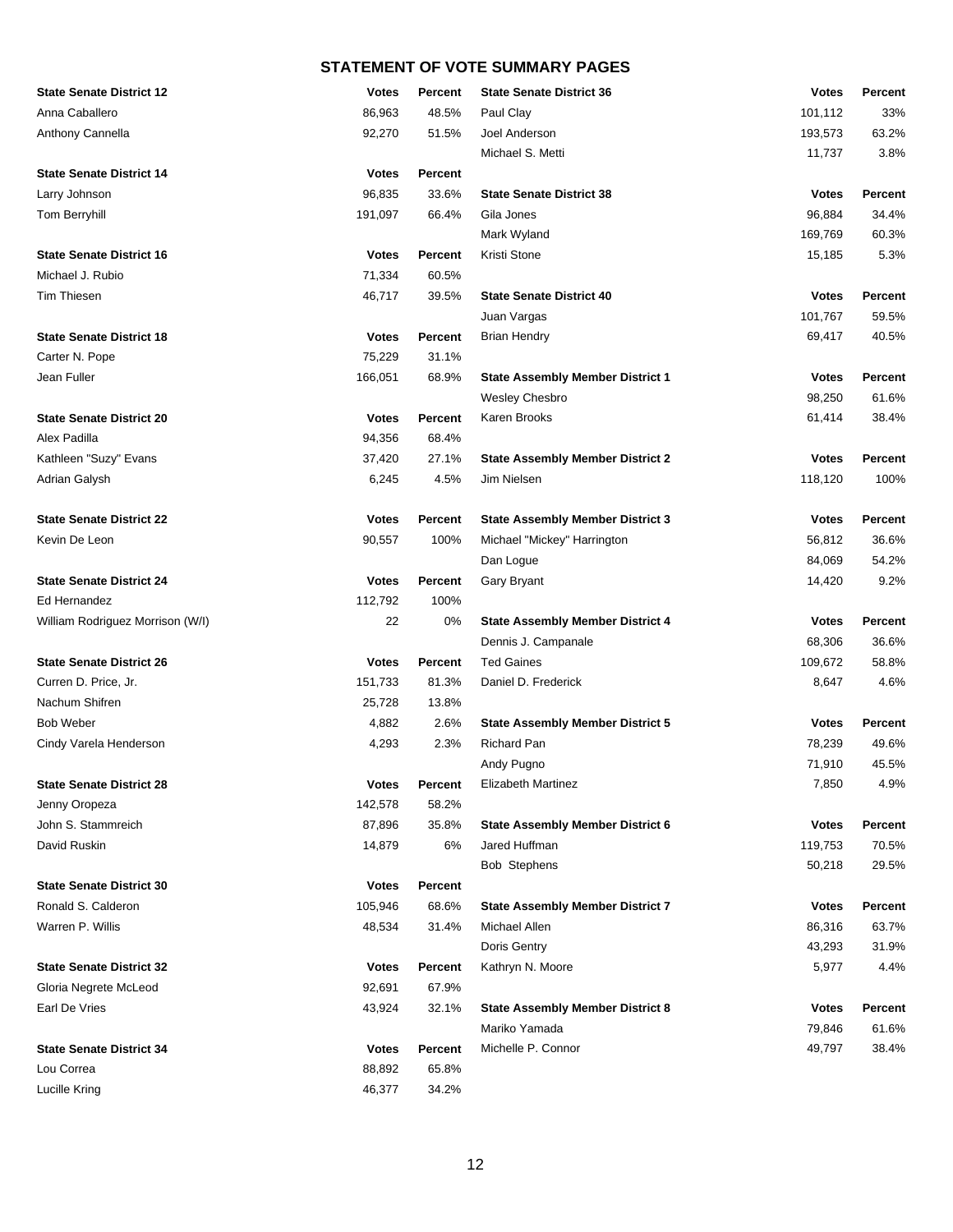| <b>State Assembly Member District 9</b>  | <b>Votes</b> | <b>Percent</b> | <b>State Assembly Member District 20</b> | <b>Votes</b> | Percent        |
|------------------------------------------|--------------|----------------|------------------------------------------|--------------|----------------|
| Roger Dickinson                          | 67,294       | 68%            | Bob Wieckowski                           | 76,446       | 72.9%          |
| Rick D. Redding                          | 24,766       | 25%            | Adnan Shahab                             | 28,460       | 27.1%          |
| Daniel A. Costa                          | 6,941        | 7%             |                                          |              |                |
|                                          |              |                | <b>State Assembly Member District 21</b> | <b>Votes</b> | Percent        |
| <b>State Assembly Member District 10</b> | <b>Votes</b> | Percent        | <b>Rich Gordon</b>                       | 89,927       | 60.1%          |
| Alyson L. Huber                          | 83,177       | 52%            | Greg Conlon                              | 52,809       | 35.3%          |
| Jack Sieglock                            | 68,395       | 42.7%          | Ray M. Bell, Jr.                         | 6,925        | 4.6%           |
| Janice Marlae Bonser                     | 5,286        | 3.2%           |                                          |              |                |
| Albert R. Troyer                         | 3,368        | 2.1%           | <b>State Assembly Member District 22</b> | <b>Votes</b> | Percent        |
|                                          |              |                | Paul Fong                                | 74,501       | 67.1%          |
| <b>State Assembly Member District 11</b> | <b>Votes</b> | <b>Percent</b> | Eric Shooter Hickok                      | 30,143       | 27.1%          |
| Susan Bonilla                            | 81,869       | 69%            | T.J. Campbell                            | 6,478        | 5.8%           |
| Julie Craven                             | 36,864       | 31%            |                                          |              |                |
|                                          |              |                | <b>State Assembly Member District 23</b> | <b>Votes</b> | Percent        |
| <b>State Assembly Member District 12</b> | <b>Votes</b> | Percent        | Nora Campos                              | 58,629       | 75.1%          |
| Fiona Ma                                 | 90,388       | 80.8%          | Atul Saini                               | 19,494       | 24.9%          |
| Alfonso Faustino, Jr.                    | 21,540       | 19.2%          |                                          |              |                |
|                                          |              |                | <b>State Assembly Member District 24</b> | <b>Votes</b> | <b>Percent</b> |
| <b>State Assembly Member District 13</b> | <b>Votes</b> | Percent        | Jim Beall                                | 81,526       | 62%            |
| Tom Ammiano                              | 120,174      | 83%            | <b>Robert Chandler</b>                   | 50,087       | 38%            |
| Laura A. Peter                           | 24,741       | 17%            |                                          |              |                |
|                                          |              |                | <b>State Assembly Member District 25</b> | <b>Votes</b> | Percent        |
| <b>State Assembly Member District 14</b> | <b>Votes</b> | <b>Percent</b> | Kristin Olsen                            | 106,715      | 100%           |
| Nancy Skinner                            | 127,940      | 82.1%          |                                          |              |                |
| Ryan Hatcher                             | 28,055       | 17.9%          | <b>State Assembly Member District 26</b> | <b>Votes</b> | Percent        |
|                                          |              |                | Tim Weintz, Sr.                          | 41,775       | 39.2%          |
| <b>State Assembly Member District 15</b> | <b>Votes</b> | Percent        | <b>Bill Berryhill</b>                    | 64,625       | 60.8%          |
| Joan Buchanan                            | 104,441      | 53.4%          |                                          |              |                |
| Abram Wilson                             | 91,378       | 46.6%          | <b>State Assembly Member District 27</b> | <b>Votes</b> | Percent        |
|                                          |              |                | <b>Bill Monning</b>                      | 102,124      | 66.8%          |
| <b>State Assembly Member District 16</b> | <b>Votes</b> | Percent        | Linda "Ellie" Black                      | 50,831       | 33.2%          |
| Sandré R. Swanson                        | 99,082       | 83.5%          |                                          |              |                |
| James I. "Jim" Faison                    | 14,692       | 12.4%          | <b>State Assembly Member District 28</b> | <b>Votes</b> | Percent        |
| Lisa D. Ringer                           | 4,909        | 4.1%           | Luis Alejo                               | 56,098       | 62.8%          |
|                                          |              |                | Robert Bernosky                          | 33,264       | 37.2%          |
| <b>State Assembly Member District 17</b> | <b>Votes</b> | Percent        |                                          |              |                |
| Cathleen Galgiani                        | 52,219       | 58.4%          | <b>State Assembly Member District 29</b> | <b>Votes</b> | Percent        |
| Jack Mobley                              | 37,293       | 41.6%          | Michael J. Esswein                       | 43,124       | 32.6%          |
|                                          |              |                | Linda Halderman                          | 89,016       | 67.4%          |
| <b>State Assembly Member District 18</b> | <b>Votes</b> | <b>Percent</b> |                                          |              |                |
| Mary Hayashi                             | 85,237       | 75.2%          | <b>State Assembly Member District 30</b> | <b>Votes</b> | <b>Percent</b> |
| Michael Havig                            | 28,124       | 24.8%          | Fran Florez                              | 24,386       | 39.4%          |
|                                          |              |                | David G. Valadao                         | 37,392       | 60.6%          |
| <b>State Assembly Member District 19</b> | <b>Votes</b> | Percent        |                                          |              |                |
| Jerry Hill                               | 90,717       | 70.8%          | <b>State Assembly Member District 31</b> | <b>Votes</b> | Percent        |
| Alberto Waisman                          | 33,765       | 26.4%          | Henry T. Perea                           | 40,947       | 59.8%          |
| <b>Gary Tutin</b>                        | 3,674        | 2.8%           | <b>Brandon Shoemaker</b>                 | 27,606       | 40.2%          |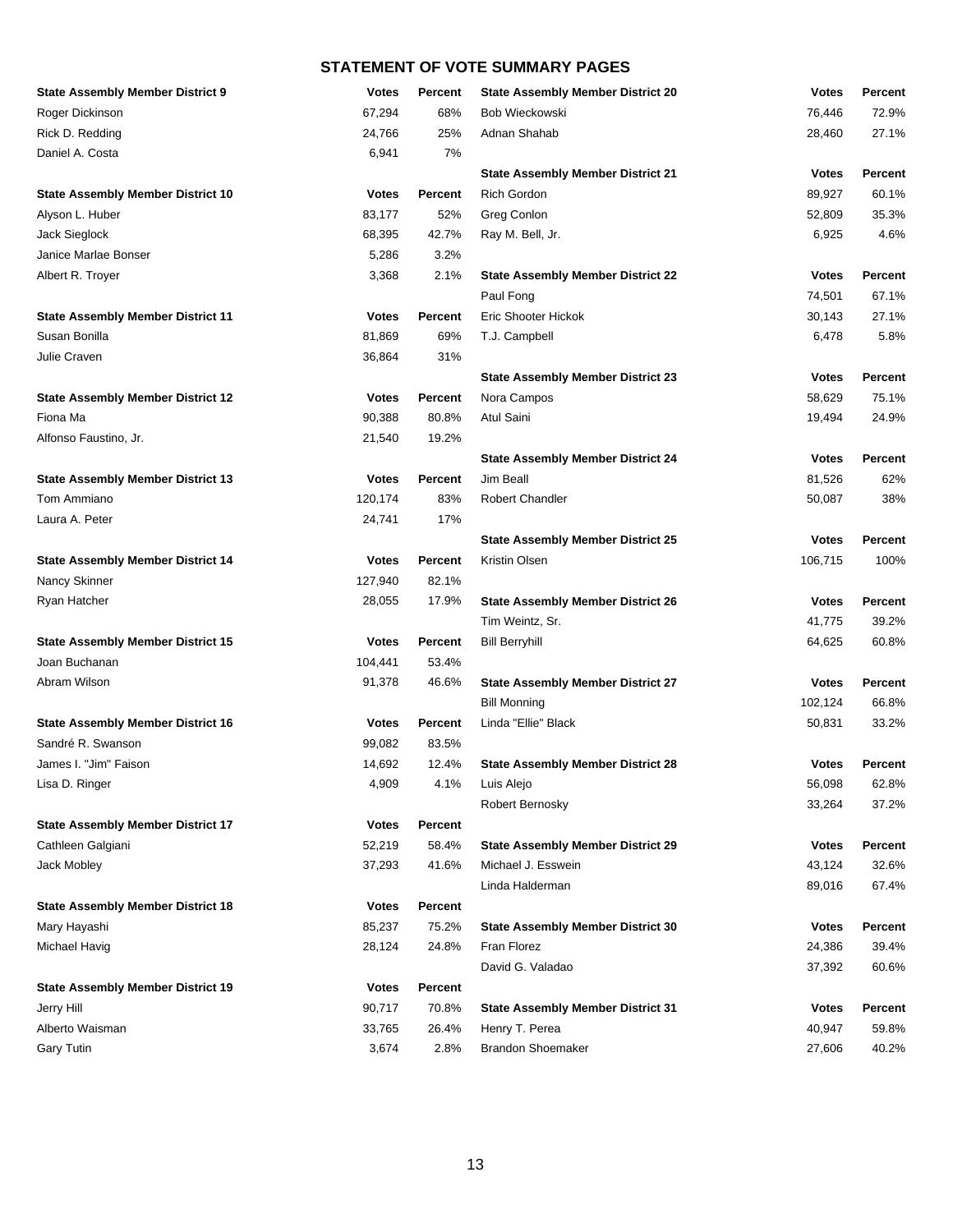| <b>State Assembly Member District 32</b> | <b>Votes</b> | <b>Percent</b> | <b>State Assembly Member District 44</b> | <b>Votes</b> | Percent        |
|------------------------------------------|--------------|----------------|------------------------------------------|--------------|----------------|
| <b>Holly Spohn-Gross</b>                 | 37,892       | 27.9%          | Anthony J. Portantino                    | 81,347       | 63.8%          |
| Shannon Grove                            | 97,470       | 72.1%          | Alvaro G. Day                            | 41,571       | 32.6%          |
|                                          |              |                | Eytan Kollin                             | 4,613        | 3.6%           |
| <b>State Assembly Member District 33</b> | <b>Votes</b> | <b>Percent</b> |                                          |              |                |
| Hilda Zacarias                           | 54,817       | 37.4%          | <b>State Assembly Member District 45</b> | <b>Votes</b> | Percent        |
| K.H. "Katcho" Achadjian                  | 84,629       | 57.8%          | Gil Cedillo                              | 53,745       | 83.4%          |
| Paul K. Polson                           | 7,051        | 4.8%           | Suzanne Olivos                           | 10,724       | 16.6%          |
| <b>State Assembly Member District 34</b> | <b>Votes</b> | <b>Percent</b> | <b>State Assembly Member District 46</b> | <b>Votes</b> | Percent        |
| Esmeralda Castro                         | 28,657       | 29.8%          | John A. Perez                            | 38,566       | 100%           |
| Connie Conway                            | 67,303       | 70.2%          |                                          |              |                |
|                                          |              |                | <b>State Assembly Member District 47</b> | <b>Votes</b> | Percent        |
| <b>State Assembly Member District 35</b> | <b>Votes</b> | Percent        | Holly J. Mitchell                        | 93,541       | 80.7%          |
| Das Williams                             | 75,821       | 54.9%          | Lady Cage                                | 17,195       | 14.8%          |
| Mike Stoker                              | 62,310       | 45.1%          | Sean P. Mc Gary                          | 5,305        | 4.5%           |
| <b>State Assembly Member District 36</b> | <b>Votes</b> | Percent        | <b>State Assembly Member District 48</b> | <b>Votes</b> | Percent        |
| Linda K. Jones                           | 48,943       | 42.4%          | <b>Mike Davis</b>                        | 50,825       | 100%           |
| Steve Knight                             | 66,312       | 57.6%          |                                          |              |                |
|                                          |              |                | <b>State Assembly Member District 49</b> | <b>Votes</b> | <b>Percent</b> |
| <b>State Assembly Member District 37</b> | <b>Votes</b> | Percent        | Mike Eng                                 | 46,841       | 68.9%          |
| <b>Ferial Masry</b>                      | 64,413       | 41.5%          | Brad Jonathan Taylor                     | 21,148       | 31.1%          |
| Jeff Gorell                              | 90,649       | 58.5%          |                                          |              |                |
|                                          |              |                | <b>State Assembly Member District 50</b> | <b>Votes</b> | <b>Percent</b> |
| <b>State Assembly Member District 38</b> | <b>Votes</b> | <b>Percent</b> | Ricardo Lara                             | 46,676       | 77.7%          |
| Diana G. Shaw                            | 55,062       | 37.3%          | Gladys O. Miller                         | 13,452       | 22.3%          |
| Cameron M. Smyth                         | 83,854       | 56.7%          |                                          |              |                |
| Peggy Christensen                        | 9,015        | 6%             | <b>State Assembly Member District 51</b> | <b>Votes</b> | Percent        |
|                                          |              |                | Steven Bradford                          | 69,111       | 81.7%          |
| <b>State Assembly Member District 39</b> | <b>Votes</b> | Percent        | Cynthia Santiago                         | 15,486       | 18.3%          |
| <b>Felipe Fuentes</b>                    | 43,267       | 78.5%          |                                          |              |                |
| John Paul (Jack) Lindblad                | 11,905       | 21.5%          | <b>State Assembly Member District 52</b> | <b>Votes</b> | Percent        |
|                                          |              |                | <b>Isadore Hall</b>                      | 48,323       | 88.4%          |
| <b>State Assembly Member District 40</b> | Votes        | Percent        | Gwen Patrick                             | 6,399        | 11.6%          |
| <b>Bob Blumenfield</b>                   | 56,208       | 61%            |                                          |              |                |
| Dennis Deyoung                           | 36,069       | 39%            | <b>State Assembly Member District 53</b> | <b>Votes</b> | <b>Percent</b> |
|                                          |              |                | <b>Betsy Butler</b>                      | 73,344       | 50.3%          |
| <b>State Assembly Member District 41</b> | <b>Votes</b> | Percent        | Nathan Mintz                             | 62,770       | 43%            |
| Julia Brownley                           | 84,222       | 58.8%          | Lisa Ann Green                           | 6,526        | 4.4%           |
| <b>Terry Rathbun</b>                     | 53,243       | 37.2%          | Ethan Musulin                            | 3,446        | 2.3%           |
| Linda Piera-Ávila                        | 5,837        | 4%             |                                          |              |                |
|                                          |              |                | <b>State Assembly Member District 54</b> | <b>Votes</b> | <b>Percent</b> |
| <b>State Assembly Member District 42</b> | <b>Votes</b> | Percent        | <b>Bonnie Lowenthal</b>                  | 73,775       | 56.7%          |
| Mike Feuer                               | 106,029      | 73.2%          | Martha E. Flores-Gibson                  | 56,535       | 43.3%          |
| Mary Toman-Miller                        | 38,836       | 26.8%          |                                          |              |                |
| David Hernandez (W/I)                    | 17           | 0%             | <b>State Assembly Member District 55</b> | <b>Votes</b> | Percent        |
|                                          |              |                | Warren Furutani                          | 61,088       | 70.7%          |
| <b>State Assembly Member District 43</b> | <b>Votes</b> | Percent        | Christopher Salabaj                      | 25,328       | 29.3%          |
| Mike Gatto                               | 65,350       | 66%            |                                          |              |                |
| Sunder Ramani                            | 33,767       | 34%            |                                          |              |                |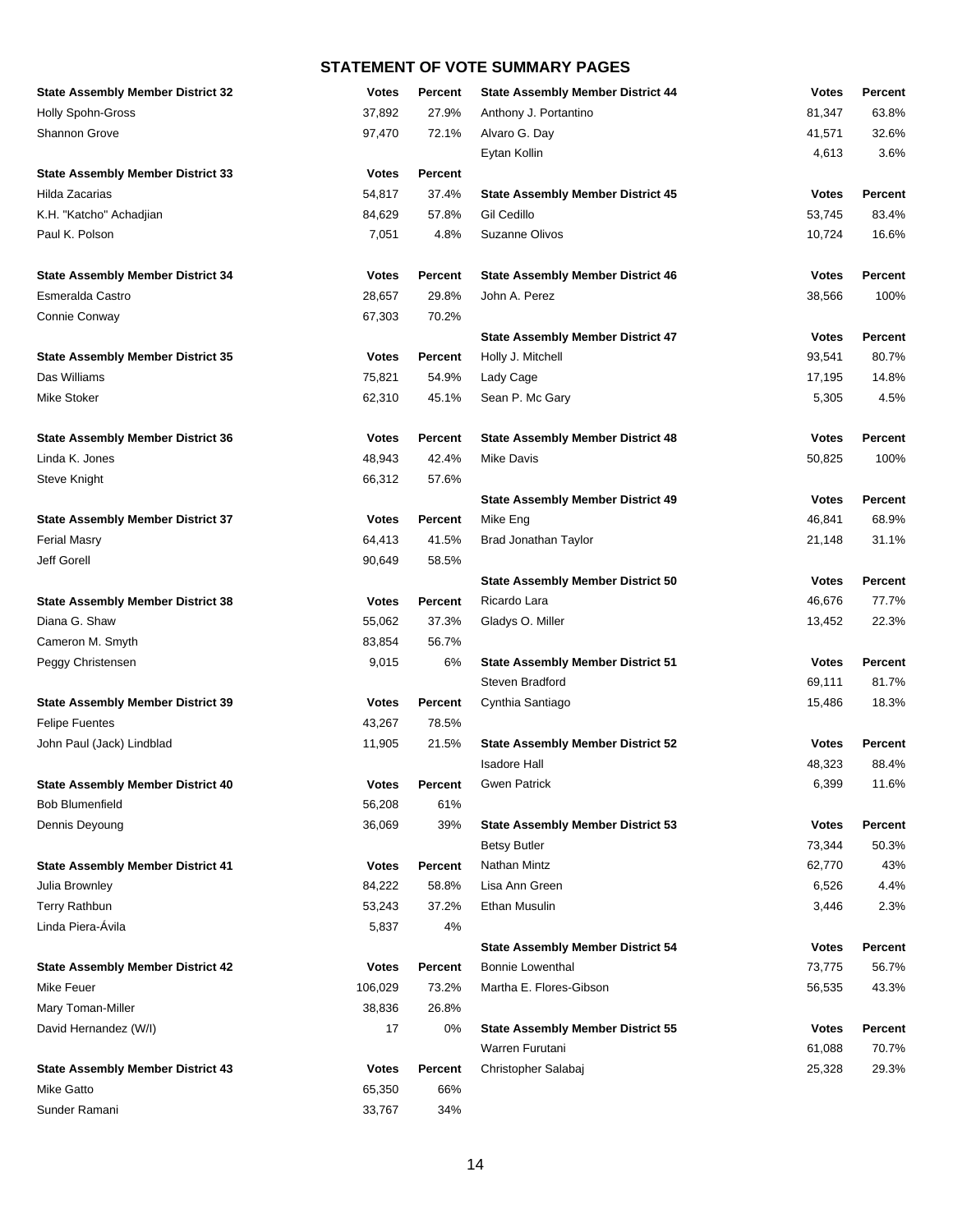| <b>State Assembly Member District 56</b> | <b>Votes</b> | Percent        | <b>State Assembly Member District 68</b> | <b>Votes</b>    | Percent        |
|------------------------------------------|--------------|----------------|------------------------------------------|-----------------|----------------|
| Tony Mendoza                             | 56,943       | 65.5%          | Phu Nguyen                               | 46,269          | 44.6%          |
| Henry J. Bestwick                        | 30,111       | 34.5%          | Allan R. Mansoor                         | 57,016          | 54.9%          |
|                                          |              |                | Long Pham (W/I)                          | 617             | 0.5%           |
| <b>State Assembly Member District 57</b> | <b>Votes</b> | Percent        |                                          |                 |                |
| Roger Hernandez                          | 52,763       | 67.2%          | <b>State Assembly Member District 69</b> | <b>Votes</b>    | Percent        |
| Brian A. Gutierrez                       | 25,699       | 32.6%          | Jose Solorio                             | 36,436          | 65.5%          |
| Mike Meza (W/I)                          | 163          | 0.2%           | Robert M. Hammond                        | 19,273          | 34.5%          |
| <b>State Assembly Member District 58</b> | <b>Votes</b> | Percent        | <b>State Assembly Member District 70</b> | <b>Votes</b>    | Percent        |
| Charles M. Calderon                      | 61,375       | 68.9%          | Melissa Fox                              | 58,208          | 37.8%          |
| Garrett M. May                           | 27,771       | 31.1%          | Donald P. (Don) Wagner<br>Deborah Tharp  | 89,636<br>6,212 | 58.2%<br>4%    |
| <b>State Assembly Member District 59</b> | <b>Votes</b> | Percent        |                                          |                 |                |
| Darcel Woods                             | 52,928       | 36.8%          | <b>State Assembly Member District 71</b> | <b>Votes</b>    | <b>Percent</b> |
| <b>Tim Donnelly</b>                      | 82,475       | 57.3%          | Gary Kephart                             | 49,792          | 33.8%          |
| <b>Robert Gosney</b>                     | 4,269        | 2.9%           | Jeff Miller                              | 97,158          | 66.2%          |
| <b>Tony Tyler</b>                        | 4,335        | 3%             |                                          |                 |                |
|                                          |              |                | <b>State Assembly Member District 72</b> | <b>Votes</b>    | Percent        |
| <b>State Assembly Member District 60</b> | <b>Votes</b> | Percent        | Esiquio Ramos Uballe                     | 36,534          | 32.5%          |
| Gregg D. Fritchle                        | 44,405       | 34.7%          | Chris Norby                              | 68,751          | 61.4%          |
| Curt Hagman                              | 83,354       | 65.3%          | Jane Rands                               | 6,845           | 6.1%           |
| <b>State Assembly Member District 61</b> | <b>Votes</b> | Percent        | <b>State Assembly Member District 73</b> | <b>Votes</b>    | Percent        |
| Norma J. Torres                          | 43,813       | 60.2%          | Judy Jones                               | 49,846          | 38%            |
| Ray Moors                                | 29,009       | 39.8%          | Diane L. Harkey                          | 81,164          | 62%            |
| <b>State Assembly Member District 62</b> | <b>Votes</b> | Percent        | <b>State Assembly Member District 74</b> | <b>Votes</b>    | Percent        |
| <b>Wilmer Amina Carter</b>               | 44,606       | 69.8%          | Crystal Crawford                         | 56,033          | 38.1%          |
| Jeane Ensley                             | 19,319       | 30.2%          | <b>Martin Garrick</b>                    | 81,661          | 55.5%          |
|                                          |              |                | Paul King                                | 9,453           | 6.4%           |
| <b>State Assembly Member District 63</b> | <b>Votes</b> | Percent        |                                          |                 |                |
| Renea Wickman                            | 52,653       | 41.9%          | <b>State Assembly Member District 75</b> | <b>Votes</b>    | Percent        |
| <b>Mike Morrell</b>                      | 72,866       | 58.1%          | Paul R. Garver                           | 54,711          | 35.8%          |
|                                          |              |                | Nathan Fletcher                          | 92,430          | 60.5%          |
| <b>State Assembly Member District 64</b> | <b>Votes</b> | Percent        | <b>Christopher Chadwick</b>              | 5,692           | 3.7%           |
| Jose Medina                              | 56,574       | 42.7%          |                                          |                 |                |
| <b>Brian Nestande</b>                    | 75,737       | 57.3%          | <b>State Assembly Member District 76</b> | <b>Votes</b>    | Percent        |
|                                          |              |                | Toni Atkins                              | 75,357          | 57.7%          |
| <b>State Assembly Member District 65</b> | <b>Votes</b> | Percent        | <b>Ralph Denney</b>                      | 48,610          | 37.2%          |
| Carl Wood                                | 57,212       | 42.1%          | Daniel H. Baehr                          | 6,679           | 5.1%           |
| Paul Cook                                | 78,475       | 57.9%          |                                          |                 |                |
|                                          |              |                | <b>State Assembly Member District 77</b> | <b>Votes</b>    | <b>Percent</b> |
| <b>State Assembly Member District 66</b> | <b>Votes</b> | <b>Percent</b> | Mark Hanson                              | 43,674          | 32.9%          |
| Douglas P. Dye                           | 44,134       | 35.2%          | <b>Brian Jones</b>                       | 82,909          | 62.5%          |
| Kevin D. Jeffries                        | 81,176       | 64.8%          | <b>Richard Belitz</b>                    | 6,228           | 4.6%           |
| <b>State Assembly Member District 67</b> | <b>Votes</b> | Percent        | <b>State Assembly Member District 78</b> | <b>Votes</b>    | Percent        |
| Rosalind Freeman                         | 46,435       | 33.7%          | <b>Marty Block</b>                       | 72,036          | 59.3%          |
| Jim Silva                                | 91,108       | 66.3%          | Rick L. Powell                           | 49,455          | 40.7%          |

Key: COA = Court of Appeal; PJ = Presiding Justice; AJ = Associate Justice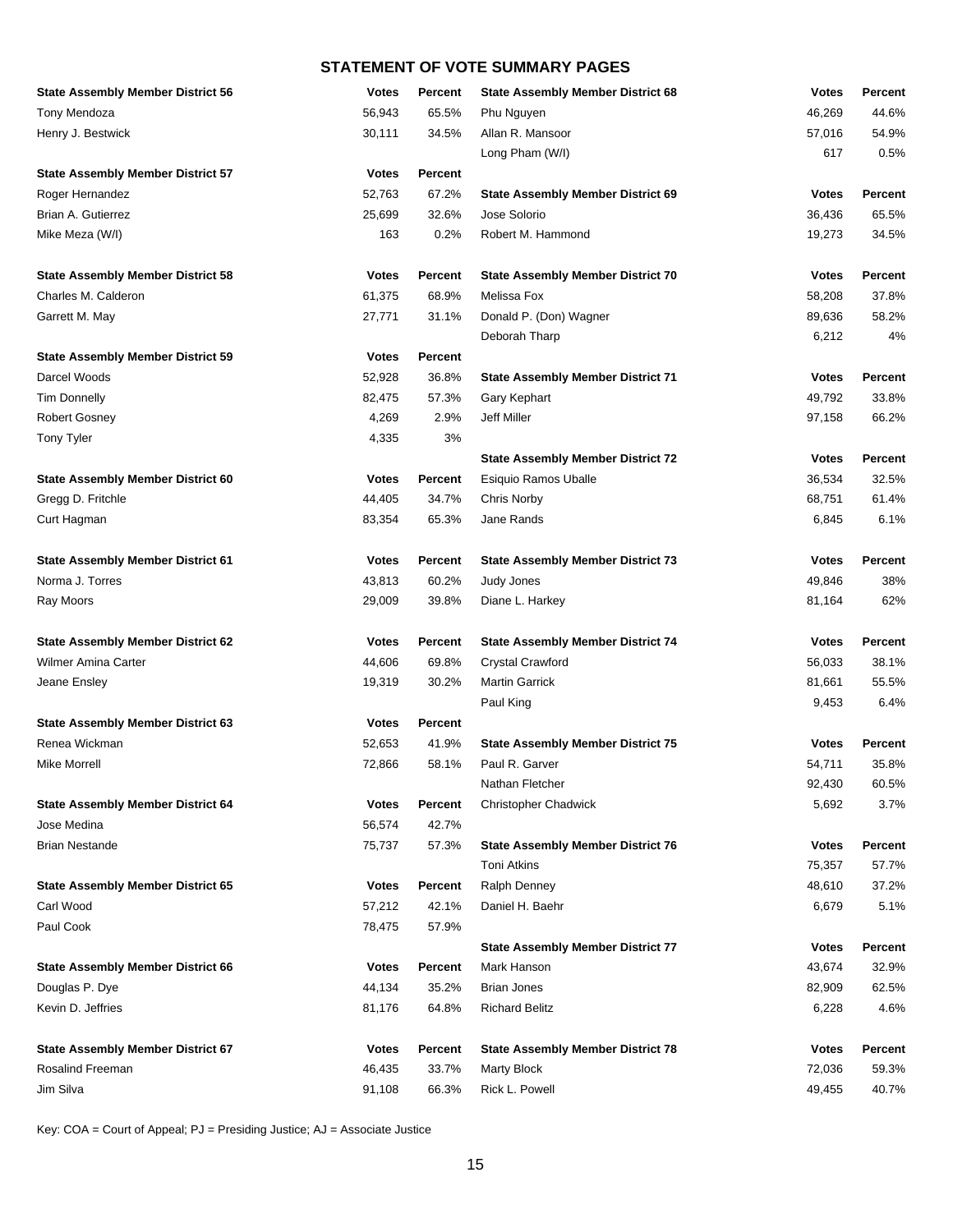| <b>State Assembly Member District 79</b> | <b>Votes</b> | <b>Percent</b> | COA - AJ - District 1 Division 4 Seat 1 | <b>Votes</b> | Percent        |
|------------------------------------------|--------------|----------------|-----------------------------------------|--------------|----------------|
| Ben Hueso                                | 46,349       | 62.8%          | <b>Timothy A. Reardon</b>               |              |                |
| Derrick Roach                            | 27,545       | 37.2%          | Yes                                     | 860,972      | 77%            |
|                                          |              |                | <b>No</b>                               | 257,188      | 23%            |
| <b>State Assembly Member District 80</b> | <b>Votes</b> | Percent        |                                         |              |                |
| V. Manuel Perez                          | 58,315       | 58.3%          | COA - AJ - District 1 Division 5 Seat 2 | <b>Votes</b> | <b>Percent</b> |
| <b>Steve Sanchez</b>                     | 41,728       | 41.7%          | <b>Terence L. Bruiniers</b>             |              |                |
|                                          |              |                | Yes                                     | 815,404      | 73.9%          |
| <b>Supreme Court Chief Justice</b>       | <b>Votes</b> | <b>Percent</b> | No                                      | 288,684      | 26.1%          |
| Tani G. Cantil-Sakauye                   |              |                |                                         |              |                |
| Yes                                      | 4,772,376    | 67.1%          | COA - AJ - District 1 Division 5 Seat 3 | <b>Votes</b> | <b>Percent</b> |
| No                                       | 2,345,611    | 32.9%          | Henry E. Needham, Jr.                   |              |                |
|                                          |              |                | Yes                                     | 821,757      | 74.7%          |
| Supreme Court Associate Justice Seat 4   | <b>Votes</b> | <b>Percent</b> | No                                      | 279,016      | 25.3%          |
| Ming W. Chin                             |              |                |                                         |              |                |
| Yes                                      | 4,599,967    | 65.5%          | COA - PJ - District 2 Division 1        | <b>Votes</b> | Percent        |
| No                                       | 2,427,421    | 34.5%          | <b>Robert M. Mallano</b>                |              |                |
|                                          |              |                | Yes                                     | 1,205,561    | 67.9%          |
| Supreme Court Associate Justice Seat 5   | <b>Votes</b> | <b>Percent</b> | No                                      | 572,454      | 32.1%          |
| <b>Carlos R. Moreno</b>                  |              |                |                                         |              |                |
| Yes                                      | 4,747,050    | 67.8%          | COA - AJ - District 2 Division 1 Seat 2 | <b>Votes</b> | Percent        |
| No                                       | 2,262,825    | 32.2%          | Victoria G. Chaney                      |              |                |
|                                          |              |                | Yes                                     | 1,225,425    | 70%            |
| COA - AJ - District 1 Division 1 Seat 1  | <b>Votes</b> | <b>Percent</b> | No                                      | 527,594      | 30%            |
| Kathleen M. Banke                        |              |                |                                         |              |                |
| Yes                                      | 876,111      | 77%            | COA - AJ - District 2 Division 1 Seat 3 | <b>Votes</b> | Percent        |
| No                                       | 262,704      | 23%            | Jeffrey W. Johnson                      |              |                |
|                                          |              |                | Yes                                     | 1,145,635    | 66.3%          |
| COA - AJ - District 1 Division 1 Seat 2  | <b>Votes</b> | <b>Percent</b> | No                                      | 583,447      | 33.7%          |
| Robert L. Dondero                        |              |                |                                         |              |                |
| Yes                                      | 825,601      | 73.5%          | COA - AJ - District 2 Division 2 Seat 2 | <b>Votes</b> | Percent        |
| No                                       | 298,127      | 26.5%          | Judith M. Ashmann                       |              |                |
|                                          |              |                | Yes                                     | 1,160,321    | 66.7%          |
| COA - AJ - District 1 Division 2 Seat 2  | <b>Votes</b> | <b>Percent</b> | No                                      | 580,311      | 33.3%          |
| James R. Lambden                         |              |                |                                         |              |                |
| Yes                                      | 828,064      | 74.2%          | COA - AJ - District 2 Division 3 Seat 1 | <b>Votes</b> | Percent        |
| No                                       | 288,476      | 25.8%          | <b>Walter Croskey</b>                   |              |                |
|                                          |              |                | Yes                                     | 1,094,740    | 63.6%          |
| COA - AJ - District 1 Division 3 Seat 1  | <b>Votes</b> | Percent        | No                                      | 626,844      | 36.4%          |
| <b>Martin J. Jenkins</b>                 |              |                |                                         |              |                |
| Yes                                      | 853,636      | 76.4%          | COA - AJ - District 2 Division 4 Seat 3 | <b>Votes</b> | Percent        |
| No                                       | 264,064      | 23.6%          | <b>Steven Suzukawa</b>                  |              |                |
|                                          |              |                | Yes                                     | 1,184,712    | 68.2%          |
| COA - AJ - District 1 Division 3 Seat 3  | <b>Votes</b> | Percent        | No                                      | 553,811      | 31.8%          |
| Peter J. Siggins                         |              |                |                                         |              |                |
| Yes                                      | 801,699      | 72.3%          |                                         |              |                |
| No                                       | 307,430      | 27.7%          |                                         |              |                |

Key: COA = Court of Appeal; PJ = Presiding Justice; AJ = Associate Justice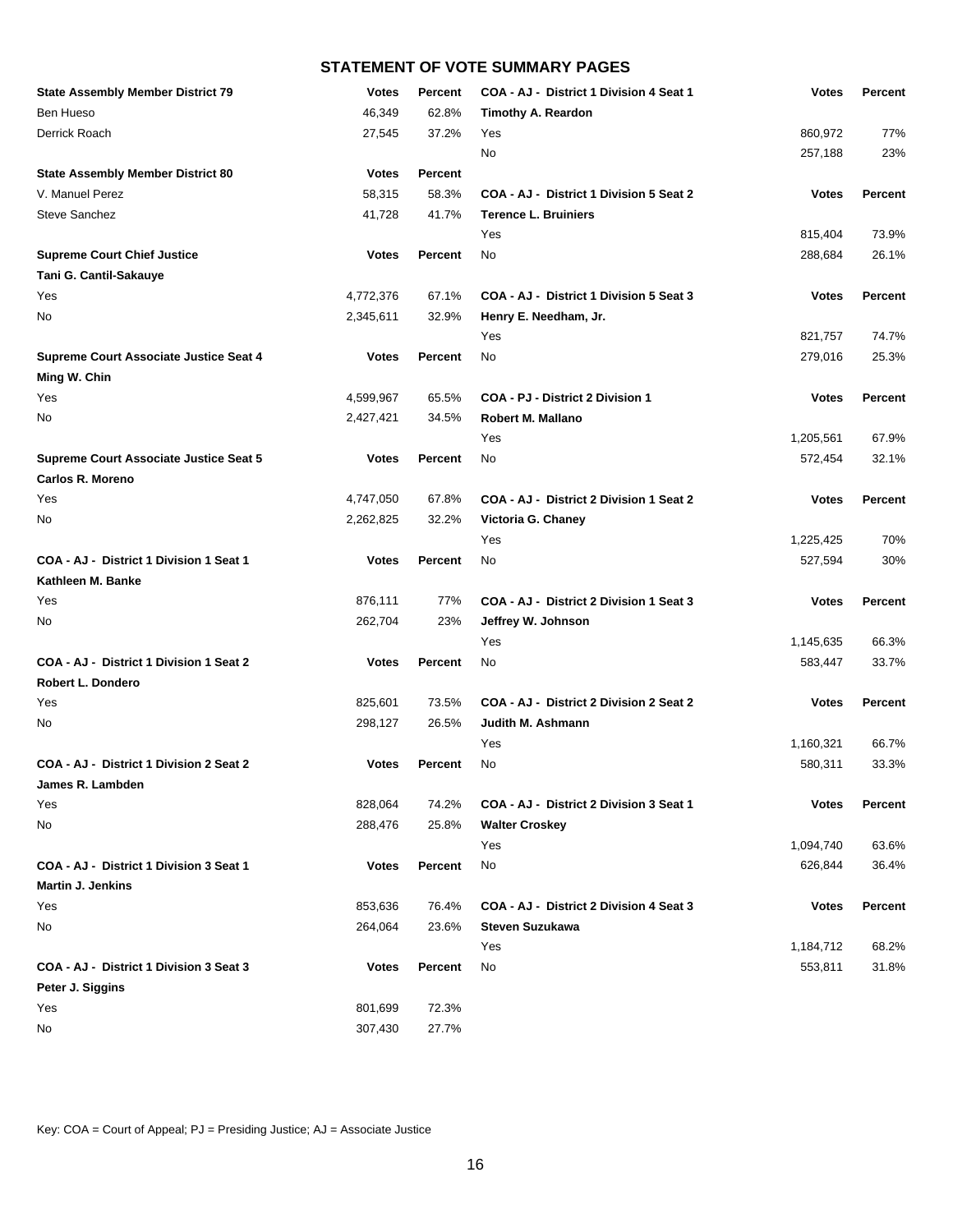| COA - AJ - District 2 Division 5 Seat 1 | <b>Votes</b> | Percent | COA - PJ - District 4 Division 1        | <b>Votes</b> | Percent        |
|-----------------------------------------|--------------|---------|-----------------------------------------|--------------|----------------|
| <b>Orville "Jack" Armstrong</b>         |              |         | Judith D. McConnell                     |              |                |
| Yes                                     | 1,230,446    | 71%     | Yes                                     | 1,363,797    | 70.2%          |
| No                                      | 503,347      | 29%     | No.                                     | 580,625      | 29.8%          |
| COA - AJ - District 2 Division 6 Seat 2 | <b>Votes</b> | Percent | <b>COA - PJ - District 4 Division 2</b> | <b>Votes</b> | <b>Percent</b> |
| Paul H. Coffee                          |              |         | <b>Manuel A. Ramirez</b>                |              |                |
| Yes                                     | 1,227,390    | 70.8%   | Yes                                     | 1,322,195    | 68.7%          |
| No                                      | 508,436      | 29.2%   | No                                      | 603,431      | 31.3%          |
| COA - AJ - District 2 Division 6 Seat 3 | <b>Votes</b> | Percent | COA - AJ - District 4 Division 2 Seat 4 | <b>Votes</b> | Percent        |
| Steven Z. Perren                        |              |         | <b>Carol D. Codrington</b>              |              |                |
| Yes                                     | 1,168,547    | 67.2%   | Yes                                     | 1,401,044    | 73.6%          |
| No                                      | 572,733      | 32.8%   | No                                      | 502,831      | 26.4%          |
| COA - AJ - District 2 Division 7 Seat 2 | <b>Votes</b> | Percent | <b>COA - PJ - District 4 Division 3</b> | <b>Votes</b> | Percent        |
| Laurie D. Zelon                         |              |         | David G. Sills                          |              |                |
| Yes                                     | 1,145,861    | 66.2%   | Yes                                     | 1,352,384    | 71.2%          |
| No                                      | 585,808      | 33.8%   | No                                      | 548,353      | 28.8%          |
| COA - AJ - District 2 Division 7 Seat 3 | <b>Votes</b> | Percent | COA - AJ - District 4 Division 3 Seat 2 | <b>Votes</b> | Percent        |
| Frank Y. Jackson                        |              |         | William W. Bedsworth                    |              |                |
| Yes                                     | 1,202,737    | 69.7%   | Yes                                     | 1,388,486    | 73.3%          |
| No                                      | 523,840      | 30.3%   | No                                      | 506,764      | 26.7%          |
| COA - PJ - District 2 Division 8        | <b>Votes</b> | Percent | COA - AJ - District 4 Division 3 Seat 4 | <b>Votes</b> | Percent        |
| <b>Tricia A. Bigelow</b>                |              |         | Eileen C. Moore                         |              |                |
| Yes                                     | 1,232,501    | 70.9%   | Yes                                     | 1,333,740    | 70.2%          |
| No                                      | 507,298      | 29.1%   | No                                      | 568,303      | 29.8%          |
| COA - AJ - District 2 Division 8 Seat 3 | <b>Votes</b> | Percent | COA - PJ - District 5                   | <b>Votes</b> | Percent        |
| <b>Elizabeth Annette Grimes</b>         |              |         | Brad R. Hill                            |              |                |
| Yes                                     | 1,271,823    | 72.5%   | Yes                                     | 402,035      | 71.9%          |
| No                                      | 483,343      | 27.5%   | No                                      | 157,473      | 28.1%          |
| COA - AJ - District 3 Seat 4            | <b>Votes</b> | Percent | COA - AJ - District 5 Seat 1            | <b>Votes</b> | Percent        |
| George W. Nicholson                     |              |         | Jennifer Detjen                         |              |                |
| Yes                                     | 615,301      | 71.7%   | Yes                                     | 384,716      | 69.5%          |
| No                                      | 243,988      | 28.3%   | No                                      | 169,618      | 30.5%          |
| COA - AJ - District 3 Seat 7            | <b>Votes</b> | Percent | COA - AJ - District 5 Seat 2            | <b>Votes</b> | <b>Percent</b> |
| Harry E. Hull, Jr.                      |              |         | <b>Chuck Poochigian</b>                 |              |                |
| Yes                                     | 577,586      | 68.1%   | Yes                                     | 398,351      | 70.1%          |
| No                                      | 270,964      | 31.9%   | No                                      | 170,269      | 29.9%          |
| COA - AJ - District 3 Seat 9            | <b>Votes</b> | Percent | COA - AJ - District 5 Seat 4            | <b>Votes</b> | Percent        |
| M. Kathleen Butz                        |              |         | <b>Bert Levy</b>                        |              |                |
| Yes                                     | 590,203      | 69.6%   | Yes                                     | 393,957      | 70.8%          |
| No                                      | 258,056      | 30.4%   | No                                      | 162,531      | 29.2%          |

Key: COA = Court of Appeal; PJ = Presiding Justice; AJ = Associate Justice